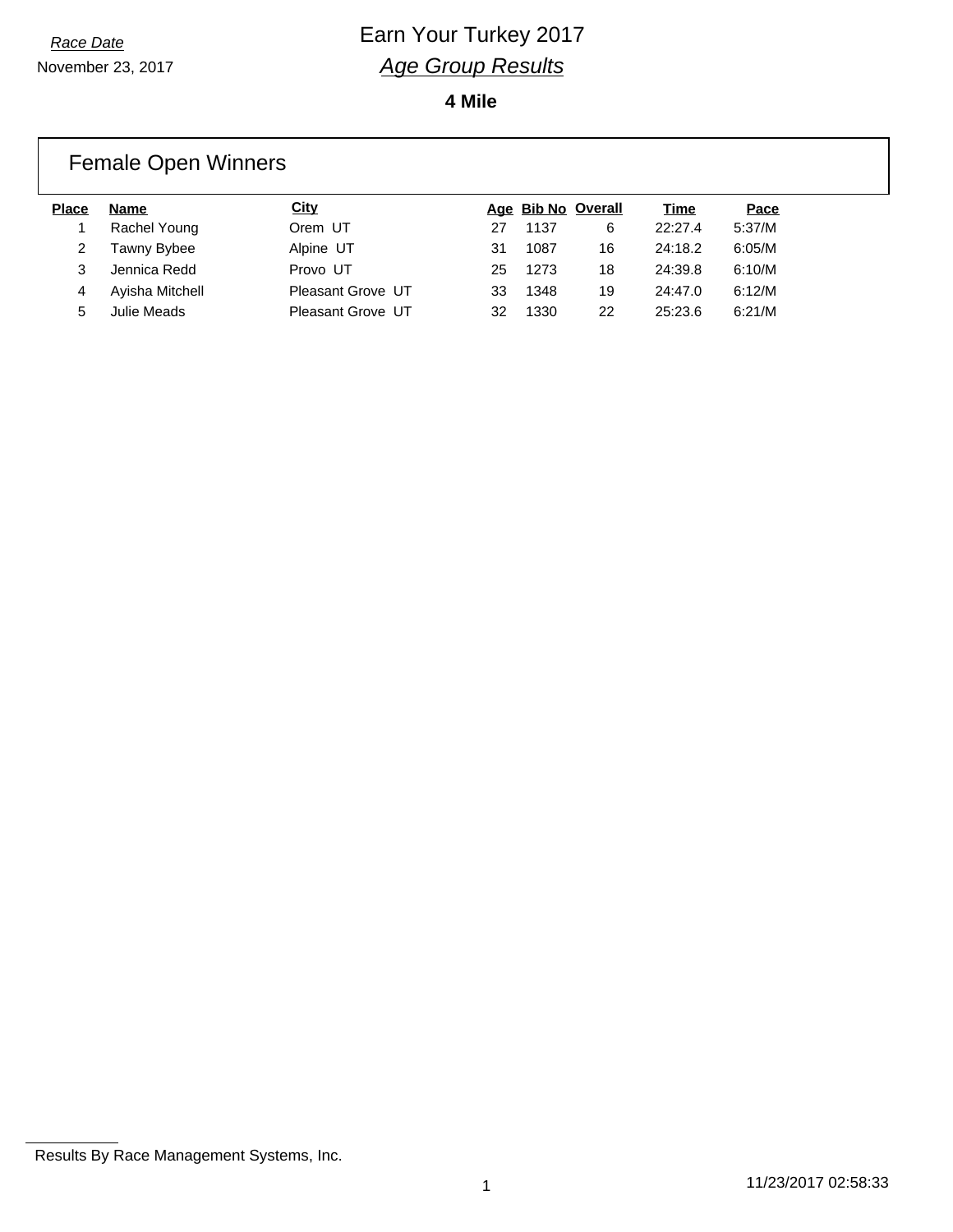# *Race Date* **Earn Your Turkey 2017** *Age Group Results*

**4 Mile**

|                | Female 11 and under    |                     |    |      |                    |             |         |  |
|----------------|------------------------|---------------------|----|------|--------------------|-------------|---------|--|
| <b>Place</b>   | <b>Name</b>            | <b>City</b>         |    |      | Age Bib No Overall | Time        | Pace    |  |
| 1              | Maya Bertasso          | Provo UT            | 10 | 1246 | 273                | 54:47.9     | 13:42/M |  |
|                |                        |                     |    |      |                    |             |         |  |
|                | Female 12 to 14        |                     |    |      |                    |             |         |  |
| <b>Place</b>   | <b>Name</b>            | <b>City</b>         |    |      | Age Bib No Overall | <b>Time</b> | Pace    |  |
| 1              | Taylor Jorgensen       | Riverton UT         | 13 | 1063 | 67                 | 31:12.3     | 7:48/M  |  |
| $\overline{2}$ | <b>Isabelle French</b> | Lindon UT           | 12 | 1035 | 108                | 35:20.4     | 8:50/M  |  |
| 3              | Tamma Bahr             | Orem UT             | 14 | 1072 | 162                | 40:27.3     | 10:07/M |  |
| 4              | Katie Anderson         | Saratoga Springs UT | 12 | 1026 | 249                | 49:31.6     | 12:23/M |  |
| 5              | Parker Smith           | Alpine UT           | 14 | 1280 | 262                | 52:14.7     | 13:04/M |  |
| 6              | <b>Ashley Elmer</b>    | Provo UT            | 13 | 1166 | 267                | 52:46.6     | 13:12/M |  |
| $\overline{7}$ | Jennifer Elmer         | Provo UT            | 14 | 1165 | 268                | 52:46.9     | 13:12/M |  |
| 8              | Exi Gipson             | Sarasota FL         | 13 | 1293 | 308                | 1:07:34.4   | 16:54/M |  |
|                | Female 15 to 18        |                     |    |      |                    |             |         |  |
|                |                        |                     |    |      |                    |             |         |  |
| <b>Place</b>   | <b>Name</b>            | <b>City</b>         |    |      | Age Bib No Overall | Time        | Pace    |  |
| 1              | Jennifer Pachev        | Orem UT             | 17 | 1017 | 29                 | 26:31.2     | 6:38/M  |  |
| 2              | Julia Pachev           | Orem UT             | 15 | 1018 | 48                 | 29:04.7     | 7:16/M  |  |
| 3              | Melanie Alfaro         | Orem UT             | 17 | 1286 | 53                 | 29:53.9     | 7:28/M  |  |
| 4              | Victoria Cerrato       | Provo UT            | 17 | 1146 | 55                 | 29:58.0     | 7:30/M  |  |
| 5              | Lizzy Gipson           | Sarasota FL         | 18 | 1291 | 118                | 35:57.9     | 8:59/M  |  |
| 6              | Kylie Ketcheson        |                     | 18 | 1315 | 155                | 39:59.0     | 10:00/M |  |
| 7              | Jenika Posey           | Spanish Fork UT     | 18 | 1225 | 160                | 40:21.6     | 10:05/M |  |
| 8              | Autumn Loveland        | Oregon City OR      | 18 | 1192 | 173                | 41:17.3     | 10:19/M |  |
| 9              | <b>Emily Taylor</b>    | <b>Burley ID</b>    | 16 | 1309 | 175                | 41:20.7     | 10:20/M |  |
| 10             | Mikaela Jorgensen      | Riverton UT         | 18 | 1066 | 181                | 41:34.7     | 10:24/M |  |
| 11             | Lauren Smith           | Alpine UT           | 16 | 1279 | 221                | 45:04.0     | 11:16/M |  |
| 12             | Elisabeth Stanley      | Orem UT             | 17 | 1205 | 233                | 46:32.2     | 11:38/M |  |
| 13             | <b>Emily Gipson</b>    | Sarasota FL         | 16 | 1292 | 241                | 47:58.3     | 12:00/M |  |
| 14             | Katelyn Bertasso       | Provo UT            | 16 | 1244 | 276                | 55:29.8     | 13:52/M |  |
|                |                        |                     |    |      |                    |             |         |  |
|                | Female 19 to 24        |                     |    |      |                    |             |         |  |
| <b>Place</b>   | <b>Name</b>            | City                |    |      | Age Bib No Overall | <b>Time</b> | Pace    |  |
| 1              | Johanna Donaldson      | Provo UT            | 24 | 1130 | 28                 | 26:23.1     | 6:36/M  |  |
| 2              | Elisabeth Bowen        | Provo UT            | 21 | 1102 | 35                 | 27:10.2     | 6:48/M  |  |
| 3              | Alicia Heninger        | Lindon UT           | 24 | 1241 | 38                 | 27:49.5     | 6:57/M  |  |
| 4              | Lecy Gillespie         | Kaysville UT        | 24 | 1301 | 64                 | 30:56.7     | 7:44/M  |  |
|                |                        |                     |    |      |                    |             |         |  |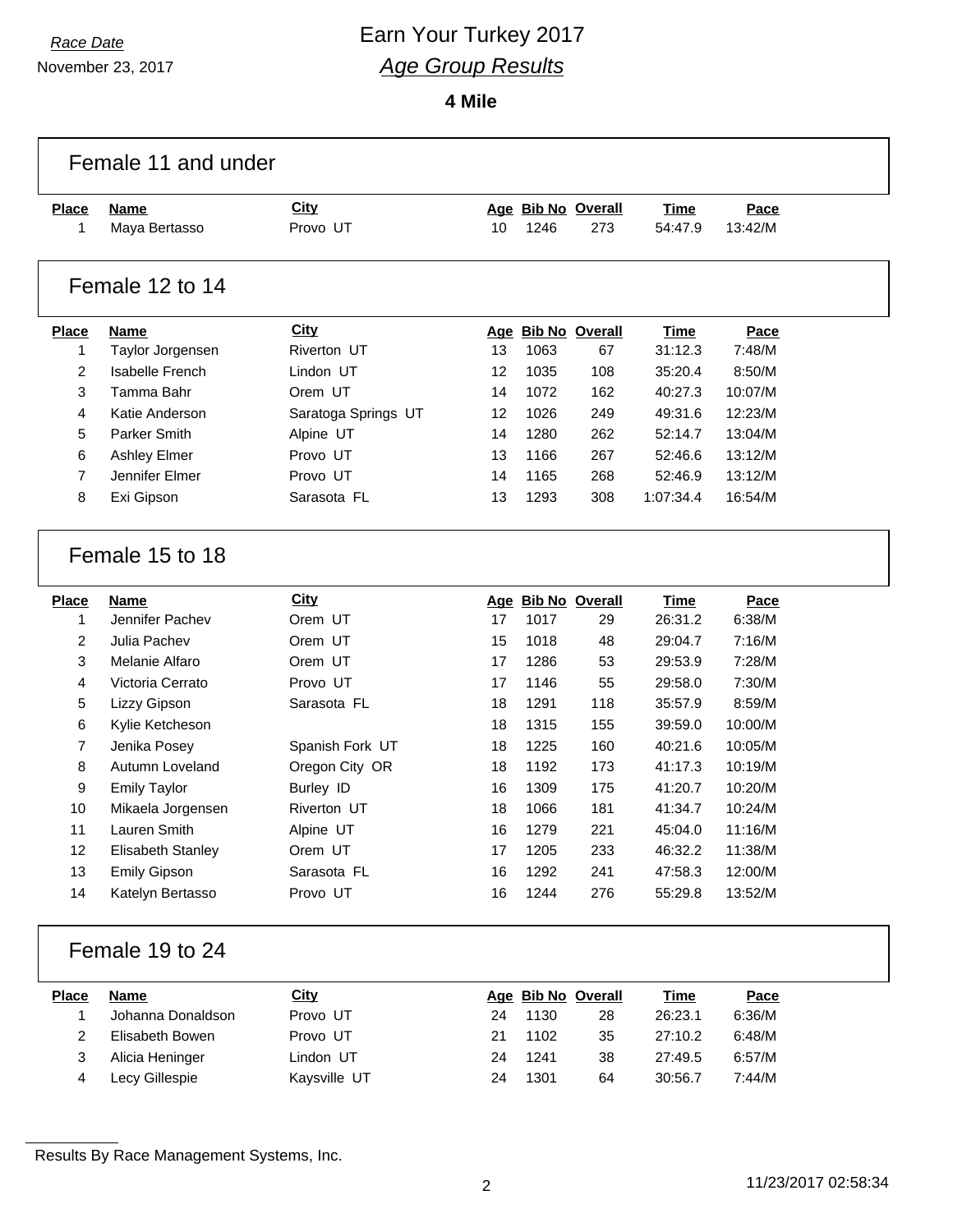November 23, 2017

**4 Mile**

#### Female 19 to 24

| Place | <b>Name</b>        | <b>City</b>       | <u>Age</u> |      | <b>Bib No Overall</b> | Time    | Pace    |
|-------|--------------------|-------------------|------------|------|-----------------------|---------|---------|
| 5     | Amanda Ball        | Orem UT           | 21         | 1132 | 149                   | 39:34.2 | 9:54/M  |
| 6     | Mckenzie Hendry    | Provo UT          | 21         | 1196 | 152                   | 39:45.4 | 9:56/M  |
| 7     | Katie Brueske      | Brea CA           | 21         | 1172 | 165                   | 40:47.1 | 10:12/M |
| 8     | Emma Tueller Stone | Provo UT          | 20         | 1153 | 178                   | 41:33.6 | 10:23/M |
| 9     | Destiny Cleverly   | Sandy UT          | 23         | 1061 | 184                   | 41:39.4 | 10:25/M |
| 10    | Andrea Church      | Lindon UT         | 20         | 1184 | 185                   | 41:43.3 | 10:26/M |
| 11    | Alexis Spencer     | Orem UT           | 23         | 1232 | 188                   | 41:49.7 | 10:27/M |
| 12    | Grace Hague        | Orem UT           | 21         | 1221 | 189                   | 41:49.7 | 10:27/M |
| 13    | Phoebe Rudolph     |                   | 19         | 1353 | 213                   | 44:08.7 | 11:02/M |
| 14    | Kyla Abbott        | Orem UT           | 21         | 1088 | 216                   | 44:30.0 | 11:08/M |
| 15    | Karli Willden      | Rexburg ID        | 24         | 1041 | 225                   | 45:31.3 | 11:23/M |
| 16    | Emerie Brooks      | Pleasant Grove UT | 19         | 1261 | 229                   | 45:53.9 | 11:28/M |
| 17    | Amber Ottesen      | Payson UT         | 19         | 1210 | 234                   | 46:40.7 | 11:40/M |
| 18    | Serena Raymond     | Oregon City OR    | 23         | 1191 | 243                   | 47:59.7 | 12:00/M |
| 19    | Alissa Russell     | Orem UT           | 22         | 1311 | 260                   | 51:16.5 | 12:49/M |
| 20    | Kristine Trotter   | Provo UT          | 24         | 1226 | 261                   | 52:04.1 | 13:01/M |
| 21    | Kathryn Tippetts   | Orem UT           | 19         | 1129 | 269                   | 53:14.2 | 13:19/M |
| 22    | Olivia Howell      | Riverton UT       | 20         | 1174 | 292                   | 58:21.9 | 14:35/M |
|       |                    |                   |            |      |                       |         |         |

### Female 25 to 29

| <b>Place</b>   | Name                 | <b>City</b>    | <u>Age</u> | <b>Bib No Overall</b> |     | Time    | Pace    |
|----------------|----------------------|----------------|------------|-----------------------|-----|---------|---------|
| 1              | Kate Leugers         | Provo UT       | 28         | 1030                  | 25  | 25:37.7 | 6:24/M  |
| 2              | Nicole Wood          | Draper UT      | 29         | 1028                  | 83  | 33:15.2 | 8:19/M  |
| 3              | Andrea Nichols       | Murray UT      | 25         | 1099                  | 86  | 33:33.1 | 8:23/M  |
| $\overline{4}$ | Jamie Wahlin         | Ivins UT       | 27         | 1117                  | 91  | 34:05.2 | 8:31/M  |
| 5              | Liz Higgs            | West Jordan UT | 25         | 1136                  | 102 | 35:05.5 | 8:46/M  |
| 6              | Alyssa Stewart       | Provo UT       | 25         | 1032                  | 110 | 35:28.4 | 8:52/M  |
| 7              | Sarah Harward        | Orem UT        | 26         | 1271                  | 121 | 36:14.9 | 9:04/M  |
| 8              | Danielle Hartsock    | Orem UT        | 27         | 1131                  | 154 | 39:53.1 | 9:58/M  |
| 9              | Arielle Quinton      | Pensacola FL   | 27         | 1154                  | 167 | 40:55.9 | 10:14/M |
| 10             | Kristin Grant        | Provo UT       | 27         | 1090                  | 171 | 41:09.8 | 10:17/M |
| 11             | Alisha Knight        | Jerome ID      | 25         | 1332                  | 201 | 42:38.3 | 10:40/M |
| 12             | Sarah Hatch          | Sandy UT       | 29         | 1105                  | 220 | 44:53.2 | 11:13/M |
| 13             | <b>Brittney Lee</b>  | Mapleton UT    | 28         | 1150                  | 228 | 45:37.9 | 11:24/M |
| 14             | Candace Rieske       | Orem UT        | 29         | 1186                  | 232 | 46:20.3 | 11:35/M |
| 15             | Anneli Robinaugh     | Louisville CO  | 27         | 1222                  | 255 | 49:57.8 | 12:29/M |
| 16             | <b>Hailey Farrar</b> | Provo UT       | 26         | 1275                  | 271 | 53:25.7 | 13:21/M |
| 17             | Hollie Bowen         | Sandy UT       | 27         | 1337                  | 277 | 55:46.2 | 13:57/M |
| 18             | Keira Pacanos        | Orem UT        | 25         | 1237                  | 282 | 57:06.0 | 14:17/M |
| 19             | <b>Emily Brown</b>   | Orem UT        | 28         | 1238                  | 283 | 57:07.1 | 14:17/M |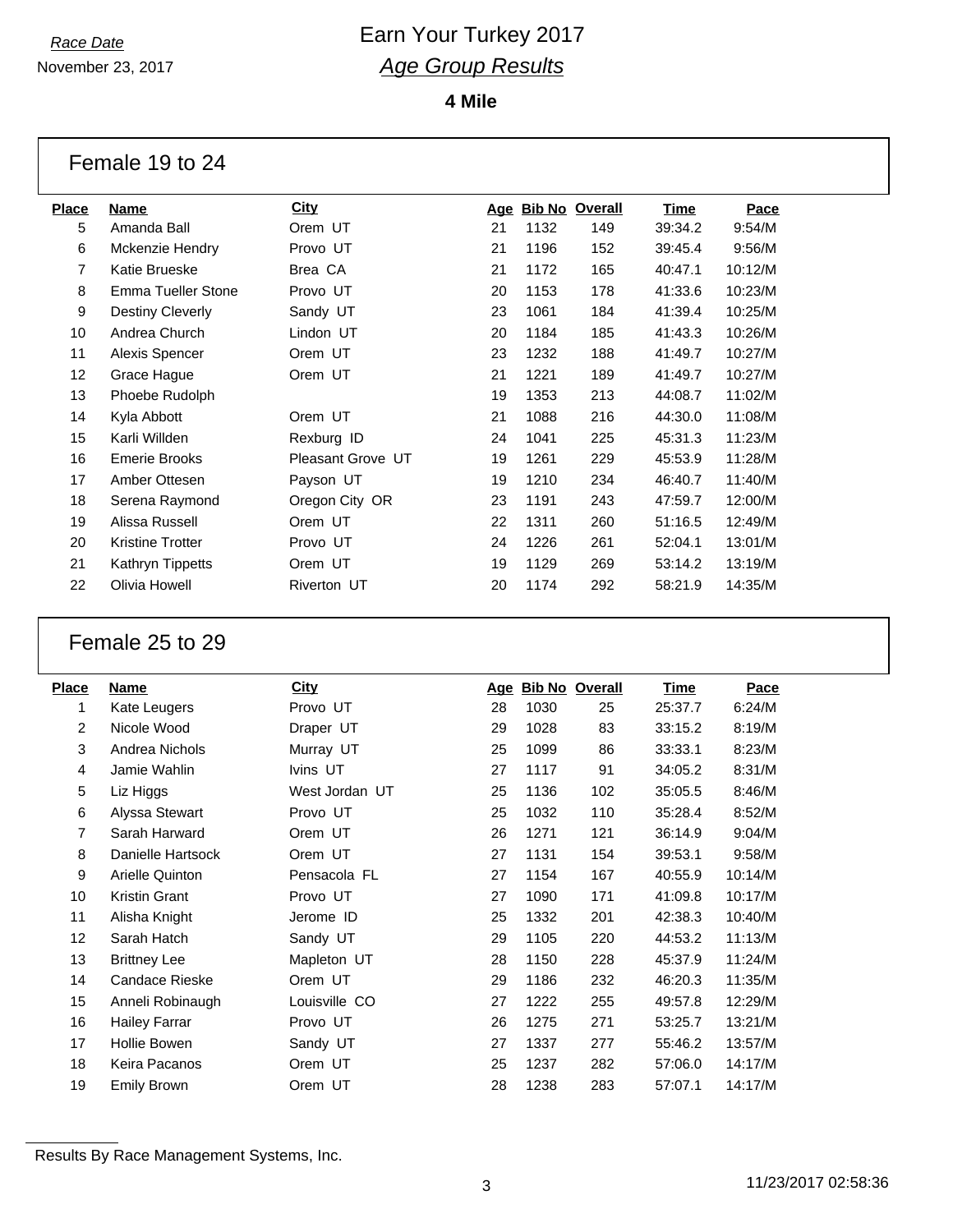# *Race Date* **Earn Your Turkey 2017** *Age Group Results*

|                | Female 25 to 29         |                     |    |      |                    |             |         |  |
|----------------|-------------------------|---------------------|----|------|--------------------|-------------|---------|--|
| <b>Place</b>   | <b>Name</b>             | City                |    |      | Age Bib No Overall | Time        | Pace    |  |
| 20             | Natasha Sanborn         | Spanish Fork UT     | 27 | 1230 | 296                | 58:28.4     | 14:37/M |  |
|                | Female 30 to 34         |                     |    |      |                    |             |         |  |
| <b>Place</b>   | <b>Name</b>             | City                |    |      | Age Bib No Overall | <b>Time</b> | Pace    |  |
| 1              | Amber Andrews           | Orem UT             | 31 | 1231 | 37                 | 27:18.2     | 6:50/M  |  |
| 2              | <b>Brita Harper</b>     | Draper UT           | 33 | 1333 | 68                 | 31:15.4     | 7:49/M  |  |
| 3              | <b>Genevieve Clark</b>  | Orem UT             | 34 | 1195 | 79                 | 32:38.7     | 8:10/M  |  |
| 4              | Erin Lamberte           | Littleton CO        | 34 | 1051 | 114                | 35:34.1     | 8:54/M  |  |
| 5              | Leadawn Grant           | Payson UT           | 30 | 1198 | 172                | 41:13.2     | 10:18/M |  |
| 6              | <b>Piper Armstrong</b>  | Orem UT             | 31 | 1266 | 194                | 42:11.1     | 10:33/M |  |
| $\overline{7}$ | <b>Whitney Lindsley</b> | Santa Rosa CA       | 30 | 1335 | 206                | 43:35.0     | 10:54/M |  |
| 8              | Jen Welch               | Orem UT             | 31 | 1013 | 218                | 44:44.4     | 11:11/M |  |
| 9              | Megan Russell           | Allegany NY         | 33 | 1156 | 252                | 49:42.0     | 12:26/M |  |
| 10             | Janille Parry           | Orem UT             | 34 | 1267 | 256                | 50:17.5     | 12:34/M |  |
| 11             | Erin Farrar             | Provo UT            | 31 | 1284 | 270                | 53:25.2     | 13:21/M |  |
| 12             | Becca Pacanos           | Orem UT             | 34 | 1236 | 284                | 57:07.6     | 14:17/M |  |
| 13             | Ashlie Gardner          | American Fork UT    | 34 | 1043 | 293                | 58:22.1     | 14:36/M |  |
| 14             | Sally Barrington        | Orem UT             | 34 | 1342 | 299                | 59:39.5     | 14:55/M |  |
|                | Female 35 to 39         |                     |    |      |                    |             |         |  |
| <b>Place</b>   | <b>Name</b>             | City                |    |      | Age Bib No Overall | <b>Time</b> | Pace    |  |
| 1              | Katie Kilpatrick        | Salem UT            | 38 | 1036 | 40                 | 27:59.1     | 7:00/M  |  |
| 2              | Liz Thayer              | Orem UT             | 38 | 1123 | 58                 | 30:07.8     | 7:32/M  |  |
| 3              | Jessica Reese           | Springville UT      | 37 | 1247 | 61                 | 30:33.2     | 7:38/M  |  |
| 4              | Cheryl Roper            | Kaysville UT        | 35 | 1037 | 65                 | 31:08.5     | 7:47/M  |  |
| 5              | Jenny McMurtrey         | Orem UT             | 35 | 1321 | 95                 | 34:31.8     | 8:38/M  |  |
| 6              | Nicole Tolley           | Mapleton UT         | 35 | 1084 | 103                | 35:10.9     | 8:48/M  |  |
| 7              | Rachel Larson           | Pleasant Grove UT   | 38 | 1170 | 125                | 36:27.2     | 9:07/M  |  |
| 8              | Cassie Anderson         | Saratoga Springs UT | 36 | 1163 | 140                | 38:23.7     | 9:36/M  |  |
| 9              | Carla Bassano           | Provo UT            | 36 | 1347 | 145                | 38:56.4     | 9:44/M  |  |
| 10             | Serena Ivie             | Vineyard UT         | 37 | 1074 | 148                | 39:32.4     | 9:53/M  |  |
| 11             | Paige Gibson            | Orem UT             | 35 | 1162 | 159                | 40:06.9     | 10:02/M |  |
| 12             | Sharlene Christensen    | Orem UT             | 39 | 1038 | 163                | 40:34.1     | 10:09/M |  |
| 13             | Rena Lesue              | Springville UT      | 36 | 1111 | 204                | 42:53.5     | 10:43/M |  |
| 14             | Michelle Graham         | Payson UT           | 39 | 1253 | 222                | 45:11.1     | 11:18/M |  |
| 15             | Nedra Smith             | Alpine UT           | 38 | 1277 | 264                | 52:16.7     | 13:04/M |  |
|                |                         |                     |    |      |                    |             |         |  |

Results By Race Management Systems, Inc.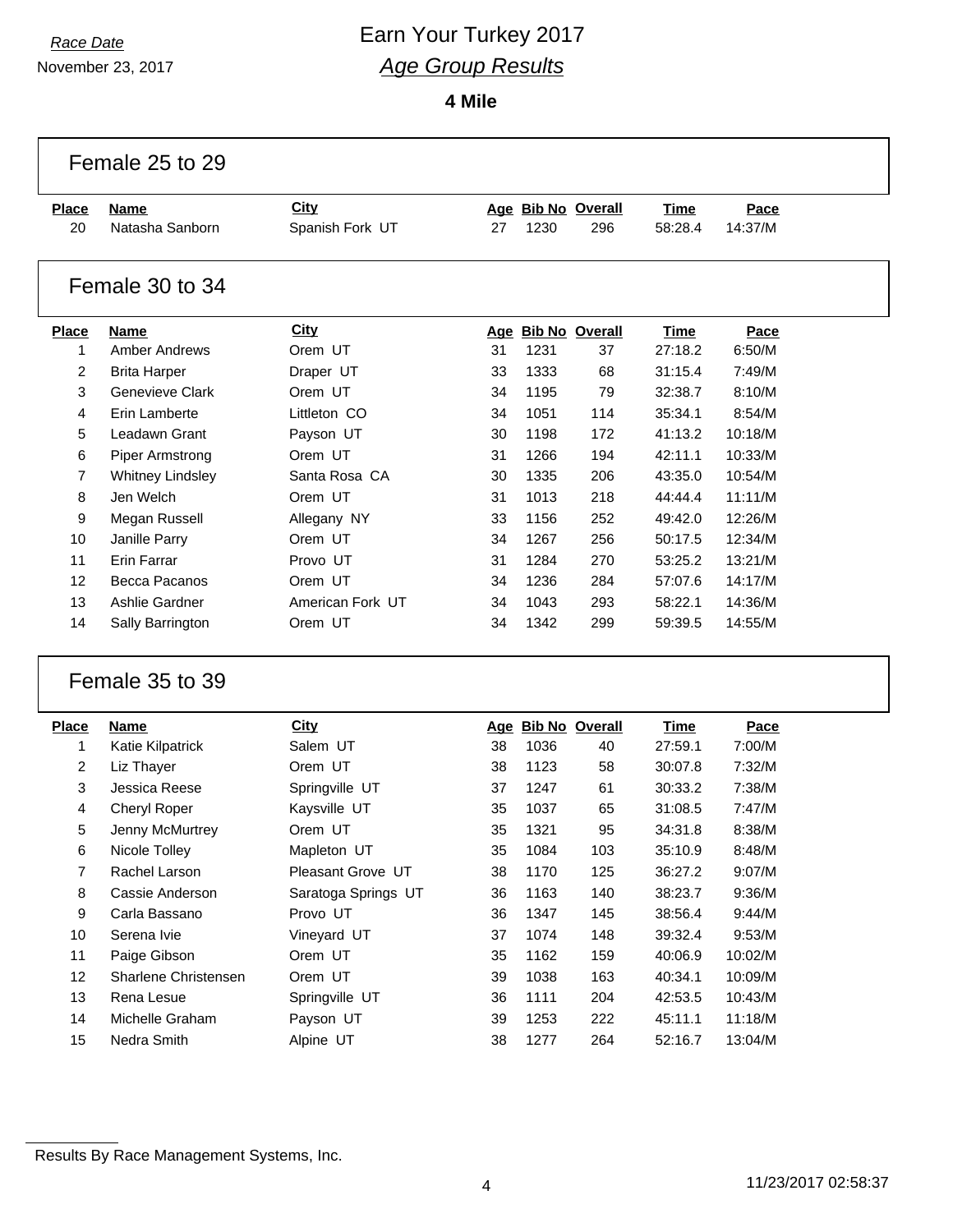November 23, 2017

**4 Mile**

| Female 40 to 44 |  |  |  |
|-----------------|--|--|--|
|-----------------|--|--|--|

| <b>Name</b>             | <b>City</b>       | Age |      |     | Time                  | Pace    |
|-------------------------|-------------------|-----|------|-----|-----------------------|---------|
| Lisa Dallin             | Orem UT           | 43  | 1302 | 43  | 28:21.9               | 7:05/M  |
| <b>Heather McDonald</b> | Spanish Fork UT   | 40  | 1056 | 51  | 29:39.6               | 7:25/M  |
| Amalia Alfaro           | Orem UT           | 40  | 1287 | 54  | 29:54.9               | 7:29/M  |
| Sarah Pachev            | Orem UT           | 41  | 1016 | 75  | 32:22.2               | 8:06/M  |
| Jennifer Hale           | Salt Lake City UT | 41  | 1091 | 104 | 35:11.1               | 8:48/M  |
| <b>Tricia French</b>    | Lindon UT         | 40  | 1034 | 109 | 35:20.7               | 8:50/M  |
| Lynette Jorgensen       | Riverton UT       | 43  | 1064 | 119 | 36:06.5               | 9:02/M  |
| Andrea Bushnell         | Payson UT         | 43  | 1297 | 128 | 36:52.2               | 9:13/M  |
| Amy Magill              | Provo UT          | 41  | 1254 | 141 | 38:38.5               | 9:40/M  |
| Jen Jordan              | Orem UT           | 44  | 1255 | 144 | 38:49.3               | 9:42/M  |
| Melinda Mitchell        | Pleasant Grove UT | 44  | 1138 | 151 | 39:43.9               | 9:56/M  |
| Juanita Escobar         | Orem UT           | 42  | 1310 | 166 | 40:51.3               | 10:13/M |
| <b>Tiffany Houston</b>  | Orem UT           | 40  | 1251 | 186 | 41:47.2               | 10:27/M |
| Melanie Ketcheson       | Genesee ID        | 40  | 1180 | 195 | 42:12.9               | 10:33/M |
| Deborah Houtz           | Springville UT    | 41  | 1073 | 197 | 42:21.8               | 10:35/M |
| Tanya Miner             | Santaquin UT      | 40  | 1319 | 217 | 44:32.1               | 11:08/M |
| Emily Knudsen           | Provo UT          | 40  | 1042 | 223 | 45:22.4               | 11:21/M |
| Sharyn Bertasso         | Provo UT          | 41  | 1243 | 275 | 55:19.1               | 13:50/M |
| Anna-Cajsa Gipson       | Sarasota FL       | 41  | 1289 | 280 | 56:50.4               | 14:13/M |
| Andrea Mumford          | Highland UT       | 42  | 1107 | 285 | 57:08.3               | 14:17/M |
| Cheralyn Creer          | Farmington UT     | 42  | 1345 | 300 | 59:44.3               | 14:56/M |
|                         |                   |     |      |     | <b>Bib No Overall</b> |         |

### Female 45 to 49

| <b>Place</b>    | <b>Name</b>            | City              |    | Age Bib No Overall |     | Time    | Pace    |
|-----------------|------------------------|-------------------|----|--------------------|-----|---------|---------|
| 1               | Ann Morrell            | Aurora CO         | 46 | 1313               | 87  | 33:48.5 | 8:27/M  |
| $\overline{2}$  | <b>Helen Hastings</b>  | Provo UT          | 49 | 1234               | 93  | 34:26.6 | 8:37/M  |
| 3               | Lori McBride           | Orem UT           | 47 | 1278               | 101 | 35:02.6 | 8:46/M  |
| 4               | Andrea Hack            | Draper UT         | 48 | 1081               | 120 | 36:08.1 | 9:02/M  |
| 5               | Michelle Huish         | Spanish Fork UT   | 48 | 1075               | 126 | 36:31.1 | 9:08/M  |
| 6               | Cynthia Harward        | Orem UT           | 48 | 1062               | 191 | 42:01.8 | 10:30/M |
| 7               | Patti Harvey           | Jerome ID         | 48 | 1331               | 205 | 43:34.3 | 10:54/M |
| 8               | Elizabeth Pope         | Los Lunas NM      | 48 | 1200               | 211 | 43:39.7 | 10:55/M |
| 9               | Evette Lee             | Mapleton UT       | 47 | 1151               | 227 | 45:37.7 | 11:24/M |
| 10              | Tonna Brooks           | Pleasant Grove UT | 49 | 1259               | 230 | 45:56.5 | 11:29/M |
| 11              | Jeanna Nichols         | Payson UT         | 48 | 1227               | 236 | 46:53.7 | 11:43/M |
| 12 <sup>2</sup> | <b>Kristin Stanley</b> | Orem UT           | 45 | 1204               | 248 | 49:21.1 | 12:20/M |
| 13              | Monica Bair            | Springville UT    | 46 | 1304               | 257 | 50:22.4 | 12:36/M |
| 14              | Shonda Morse           | Payson UT         | 48 | 1079               | 302 | 59:47.6 | 14:57/M |

Results By Race Management Systems, Inc.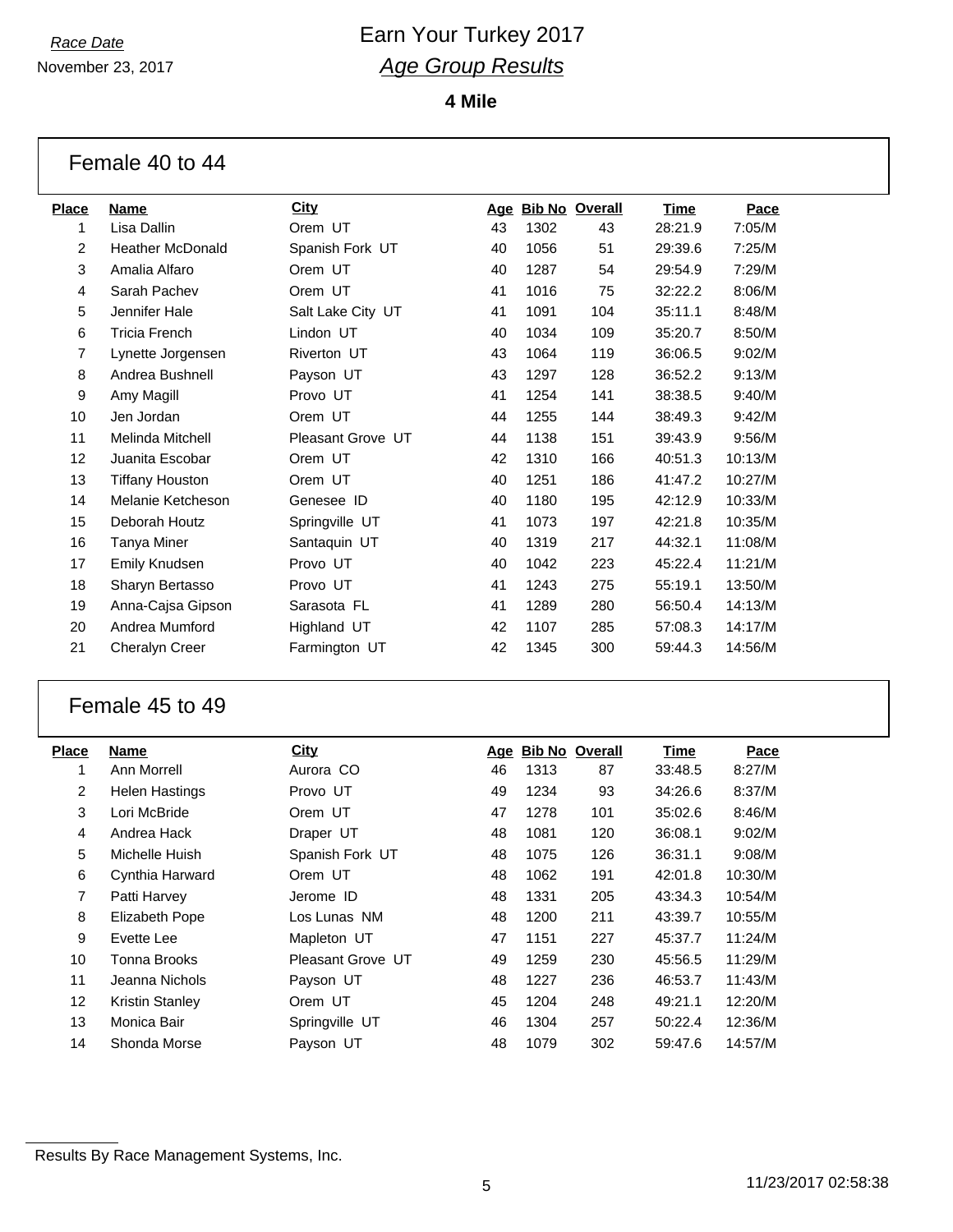November 23, 2017

**4 Mile**

|                | Female 50 to 54       |                   |    |      |                    |             |         |  |
|----------------|-----------------------|-------------------|----|------|--------------------|-------------|---------|--|
| <b>Place</b>   | Name                  | <b>City</b>       |    |      | Age Bib No Overall | <b>Time</b> | Pace    |  |
| $\mathbf{1}$   | Sherry McKinnon       | Alpine UT         | 52 | 1134 | 77                 | 32:32.8     | 8:08/M  |  |
| 2              | Jodi Pearson          | Alpine UT         | 54 | 1144 | 89                 | 33:58.2     | 8:30/M  |  |
| 3              | <b>Maria Prows</b>    | Provo UT          | 51 | 1045 | 90                 | 34:04.7     | 8:31/M  |  |
| 4              | Mary Hadley           | Provo UT          | 51 | 1047 | 138                | 38:01.3     | 9:30/M  |  |
| 5              | Cynthia Tracy         | Provo UT          | 53 | 1307 | 157                | 40:04.6     | 10:01/M |  |
| 6              | Colleen Brueske       | Brea CA           | 52 | 1173 | 200                | 42:37.5     | 10:39/M |  |
| $\overline{7}$ | Joni Vincent          | St. Thomas VI     | 54 | 1354 | 202                | 42:41.1     | 10:40/M |  |
| 8              | Aura Lee Loveland     | Oregon City OR    | 53 | 1187 | 246                | 48:26.8     | 12:07/M |  |
| 9              | <b>Meredith Davis</b> | Highland UT       | 53 | 1325 | 274                | 55:19.1     | 13:50/M |  |
| 10             | Patricia Sanborn      | Spanish Fork UT   | 53 | 1229 | 287                | 58:09.5     | 14:32/M |  |
|                | Female 55 to 59       |                   |    |      |                    |             |         |  |
| <b>Place</b>   | <b>Name</b>           | <b>City</b>       |    |      | Age Bib No Overall | <b>Time</b> | Pace    |  |
| 1              | Debbie Wahlin         | Highland UT       | 59 | 1281 | 131                | 37:15.3     | 9:19/M  |  |
| $\overline{2}$ | Dawn Miller           | Mona UT           | 55 | 1194 | 210                | 43:39.5     | 10:55/M |  |
| 3              | Barbara Higinbotham   | Orem UT           | 55 | 1100 | 237                | 47:27.7     | 11:52/M |  |
| 4              | Marianne Rust         | Fairfax VT        | 55 | 1147 | 253                | 49:57.3     | 12:29/M |  |
| 5              | <b>Wendy Simmons</b>  | Spanish Fork UT   | 56 | 1303 | 258                | 50:22.6     | 12:36/M |  |
| 6              | Anita Stika           | Pleasant Grove UT | 55 | 1069 | 301                | 59:47.3     | 14:57/M |  |
|                | Female 60 to 64       |                   |    |      |                    |             |         |  |
| <b>Place</b>   | <b>Name</b>           | <b>City</b>       |    |      | Age Bib No Overall | <b>Time</b> | Pace    |  |
| 1              | Heidi Anderson        | Payson UT         | 61 | 1025 | 251                | 49:40.0     | 12:25/M |  |
| $\overline{2}$ | Sue Anne Johnson      | Lindon UT         | 60 | 1282 | 254                | 49:57.4     | 12:29/M |  |
|                | Female 65 to 69       |                   |    |      |                    |             |         |  |
| Place          | <b>Name</b>           | City              |    |      | Age Bib No Overall | <b>Time</b> | Pace    |  |
| 1              | Linda Ketcheson       | Orem UT           | 65 | 1181 | 196                | 42:13.9     | 10:33/M |  |
| 2              | Nancy Bishop          | Provo UT          | 68 | 1101 | 212                | 43:40.2     | 10:55/M |  |
| 3              | Lani Brower           | Orem UT           | 65 | 1264 | 265                | 52:40.1     | 13:10/M |  |
| 4              | Jean Tanner           | Orem UT           | 65 | 1263 | 266                | 52:41.0     | 13:10/M |  |
| 5              | Deanne Patch          | Orem UT           | 66 | 1295 | 307                | 1:06:57.4   | 16:44/M |  |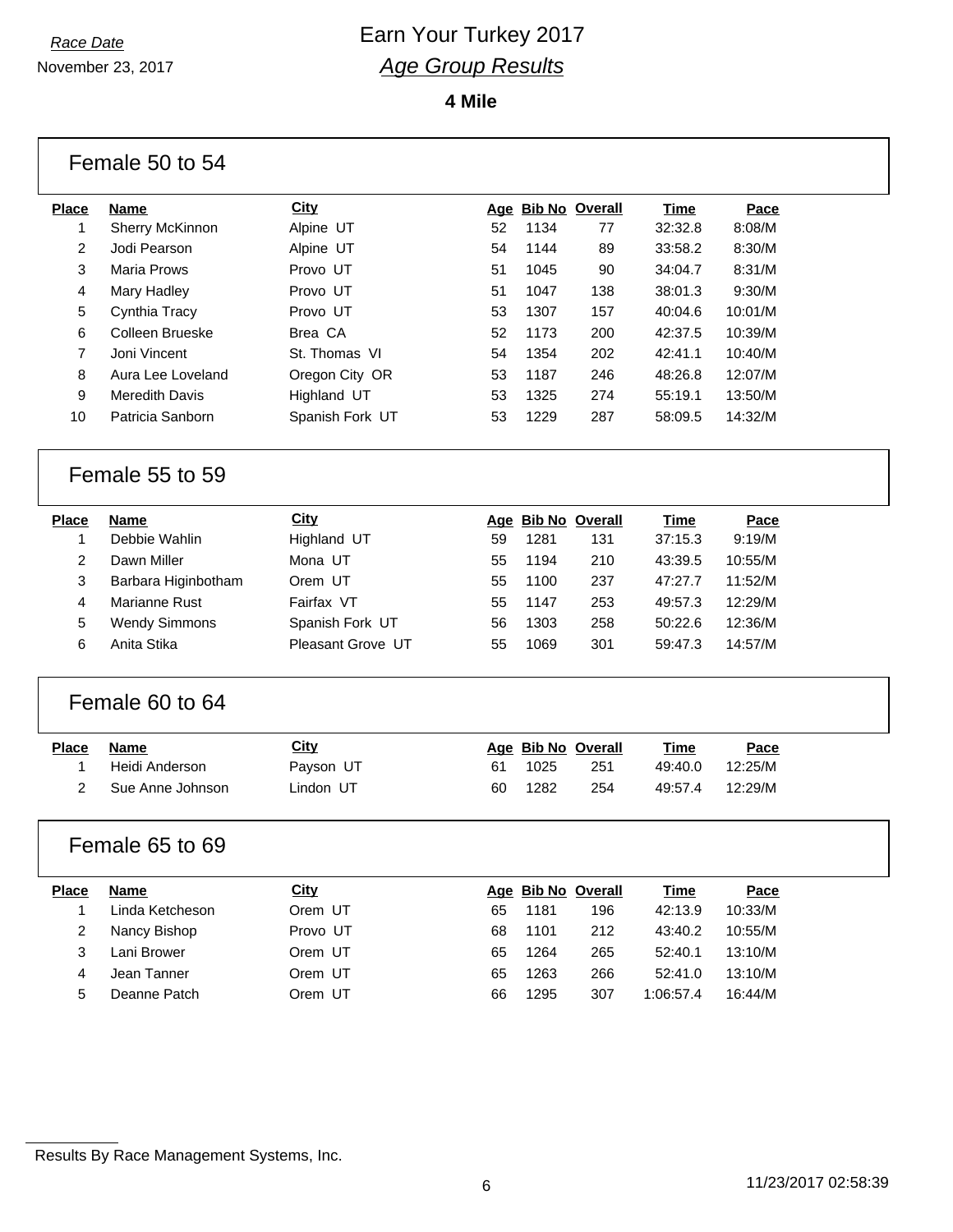# *Race Date* **Earn Your Turkey 2017** *Age Group Results*

|       | Female 70 to 74             |                        |                                         |                        |                 |
|-------|-----------------------------|------------------------|-----------------------------------------|------------------------|-----------------|
| Place | <b>Name</b><br>Karin Rowley | <u>City</u><br>Orem UT | Age Bib No Overall<br>1124<br>193<br>72 | <u>Time</u><br>42:09.2 | Pace<br>10:32/M |

Results By Race Management Systems, Inc.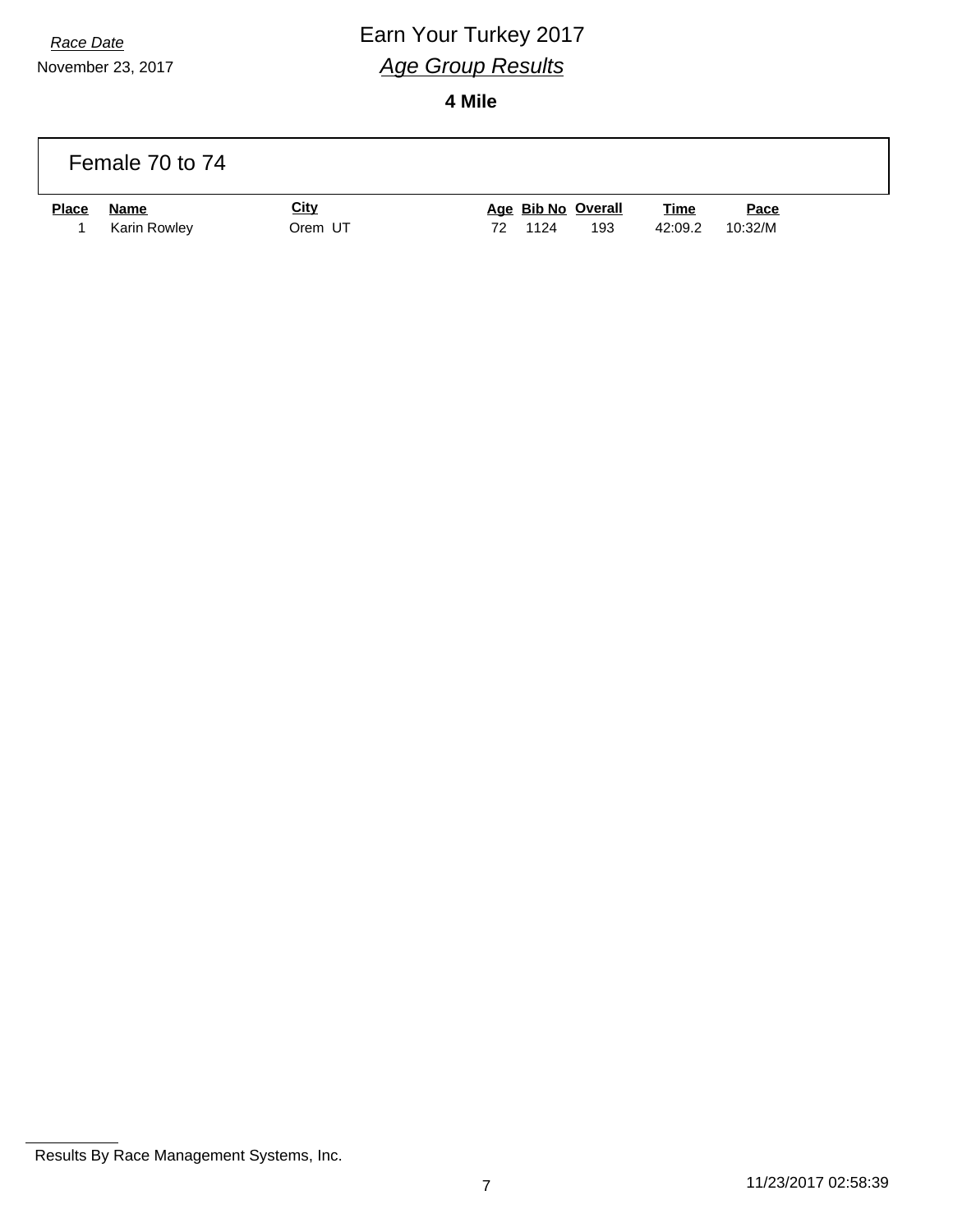**4 Mile**

#### Male Open Winners **Place Name City Age Bib No Overall Time Pace** 1 Wesley Porter **Orem UT** 26 1125 1 21:13.1 5:18/M 2 Easton Huch Provo UT 23 1133 2 21:32.5 5:23/M 3 Gordon King Orem UT 22 1270 3 21:47.5 5:27/M 4 Paul Hafen Provo UT 34 1274 4 22:06.3 5:32/M 5 Jaydn Asay Orem UT 23 1120 5 22:08.8 5:32/M

Results By Race Management Systems, Inc.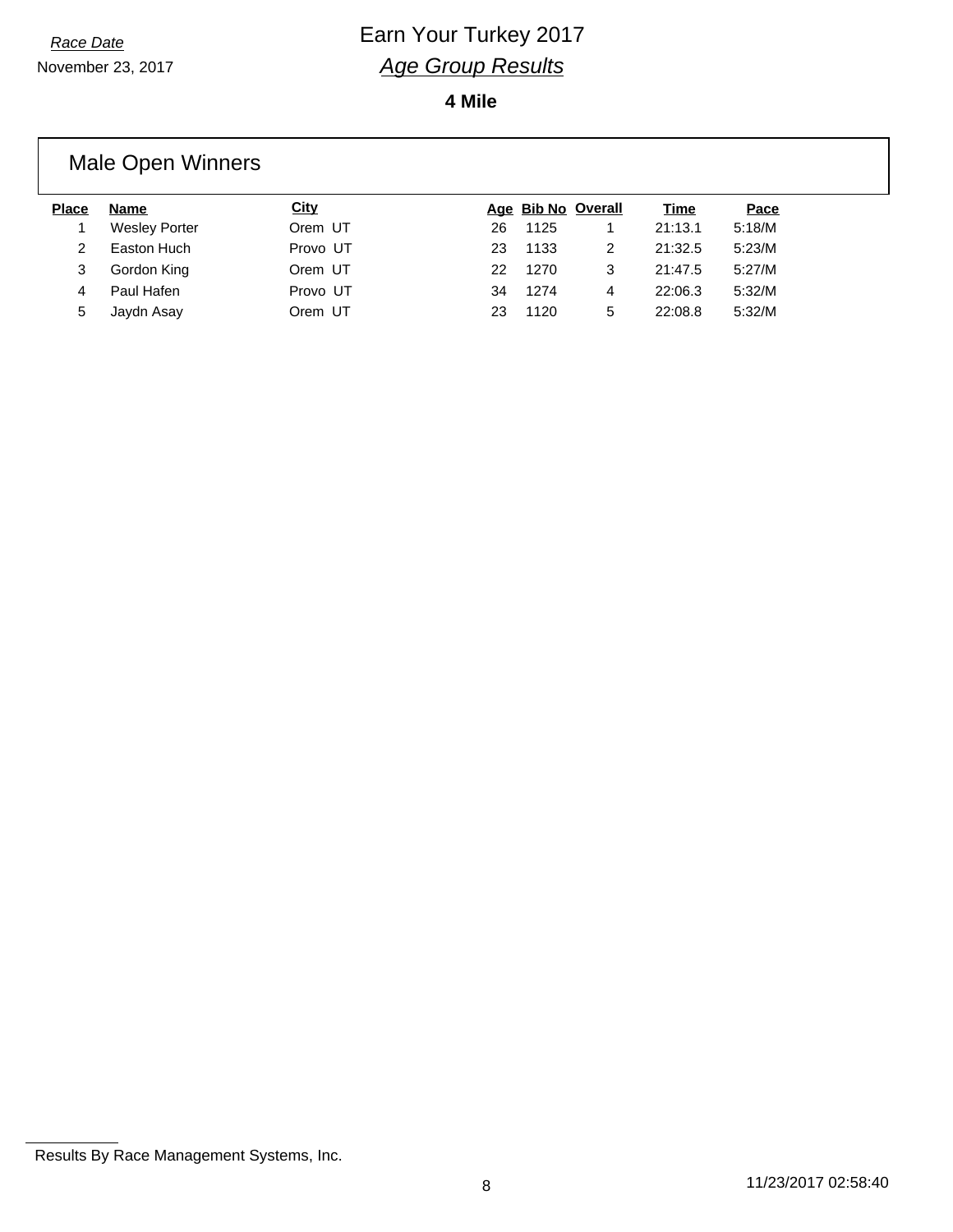November 23, 2017

|                 | Male 11 and under        |                     |    |      |                    |             |         |  |
|-----------------|--------------------------|---------------------|----|------|--------------------|-------------|---------|--|
| <b>Place</b>    | <b>Name</b>              | <b>City</b>         |    |      | Age Bib No Overall | <b>Time</b> | Pace    |  |
| 1               | Jacob Pachev             | Orem UT             | 11 | 1019 | 17                 | 24:19.7     | 6:05/M  |  |
| $\overline{2}$  | <b>Austin Hadley</b>     | Provo UT            | 7  | 1049 | 127                | 36:45.5     | 9:11/M  |  |
| 3               | Camden Ivie              | Vineyard UT         | 9  | 1250 | 136                | 37:51.6     | 9:28/M  |  |
| 4               | Dallin Ivie              | Vineyard UT         | 11 | 1249 | 297                | 58:56.5     | 14:44/M |  |
|                 | Male 12 to 14            |                     |    |      |                    |             |         |  |
| <b>Place</b>    | <b>Name</b>              | <b>City</b>         |    |      | Age Bib No Overall | <b>Time</b> | Pace    |  |
| 1               | Zachary Huish            | Spanish Fork UT     | 13 | 1252 | 46                 | 28:49.3     | 7:12/M  |  |
| $\overline{a}$  | Raleigh Gardner          | Lehi UT             | 13 | 1077 | 47                 | 28:53.5     | 7:13/M  |  |
| 3               | <b>Benson Thayer</b>     | Orem UT             | 14 | 1122 | 57                 | 30:02.0     | 7:31/M  |  |
| 4               | Mckay Hadley             | Provo UT            | 12 | 1048 | 133                | 37:22.3     | 9:21/M  |  |
| 5               | <b>Brighton McDonald</b> | Spanish Fork UT     | 13 | 1058 | 176                | 41:26.9     | 10:22/M |  |
| 6               | Jacob Bertasso           | Provo UT            | 13 | 1245 | 190                | 41:50.7     | 10:28/M |  |
| $\overline{7}$  | Michael Hancock          | Orem UT             | 13 | 1340 | 245                | 48:14.3     | 12:04/M |  |
| 8               | <b>Lincoln Stanley</b>   | Orem UT             | 14 | 1206 | 247                | 48:33.8     | 12:08/M |  |
| 9               | Samuel Stanley           | Orem UT             | 12 | 1207 | 278                | 56:14.8     | 14:04/M |  |
| 10              | <b>Max Mumford</b>       | Highland UT         | 12 | 1110 | 281                | 57:05.6     | 14:16/M |  |
| 11              | Kiril Sabo               | Mapleton UT         | 14 | 1215 | 289                | 58:10.6     | 14:33/M |  |
| 12              | <b>Cahner Stewart</b>    | Mount Pleasant UT   | 13 | 1169 | 305                | 1:04:18.2   | 16:05/M |  |
| 13              | <b>Brady Tueller</b>     | Salem UT            | 12 | 1233 | 306                | 1:06:48.9   | 16:42/M |  |
|                 | Male 15 to 18            |                     |    |      |                    |             |         |  |
| <b>Place</b>    | <b>Name</b>              | <b>City</b>         |    |      | Age Bib No Overall | <b>Time</b> | Pace    |  |
| 1               | Jonah Van Orman          | Visalia CA          | 15 | 1326 | 11                 | 23:38.8     | 5:55/M  |  |
| $\overline{2}$  | <b>Tyler Hudson</b>      | Saratoga Springs UT | 15 | 1308 | 14                 | 24:08.7     | 6:02/M  |  |
| 3               | Jaron Woodruff Skousen   | Orem UT             | 16 | 1068 | 20                 | 25:08.3     | 6:17/M  |  |
| 4               | Luke Mitchell            | Pleasant Grove UT   | 15 | 1115 | 21                 | 25:16.2     | 6:19/M  |  |
| 5               | Derek Church             | Lindon UT           | 17 | 1185 | 26                 | 26:00.1     | 6:30/M  |  |
| 6               | Michael Elmer            | Provo UT            | 17 | 1164 | 31                 | 26:37.6     | 6:39/M  |  |
| $\overline{7}$  | <b>Tyler Pearson</b>     | Alpine UT           | 18 | 1143 | 32                 | 26:50.1     | 6:43/M  |  |
| 8               | <b>Brigham Dunford</b>   | Pleasant Grove UT   | 16 | 1212 | 56                 | 30:00.0     | 7:30/M  |  |
| 9               | Nathan Mumford           | Highland UT         | 18 | 1108 | 74                 | 32:19.9     | 8:05/M  |  |
| 10 <sup>1</sup> | Luke Mumford             | Highland UT         | 16 | 1109 | 130                | 37:12.2     | 9:18/M  |  |
| 11              | <b>Walter Matulich</b>   | Mapleton UT         | 17 | 1217 | 132                | 37:17.6     | 9:19/M  |  |
| 12              | Wesley Loveland          | Oregon City OR      | 17 | 1193 | 142                | 38:46.9     | 9:42/M  |  |
| 13              | Drew Brueske             | Brea CA             | 17 | 1171 | 164                | 40:46.8     | 10:12/M |  |
| 14              | Camden McDonald          | Spanish Fork UT     | 16 | 1057 | 170                | 41:02.4     | 10:16/M |  |
| 15              | Ethan Brooks             | Pleasant Grove UT   | 17 | 1262 | 208                | 43:36.1     | 10:54/M |  |

Results By Race Management Systems, Inc.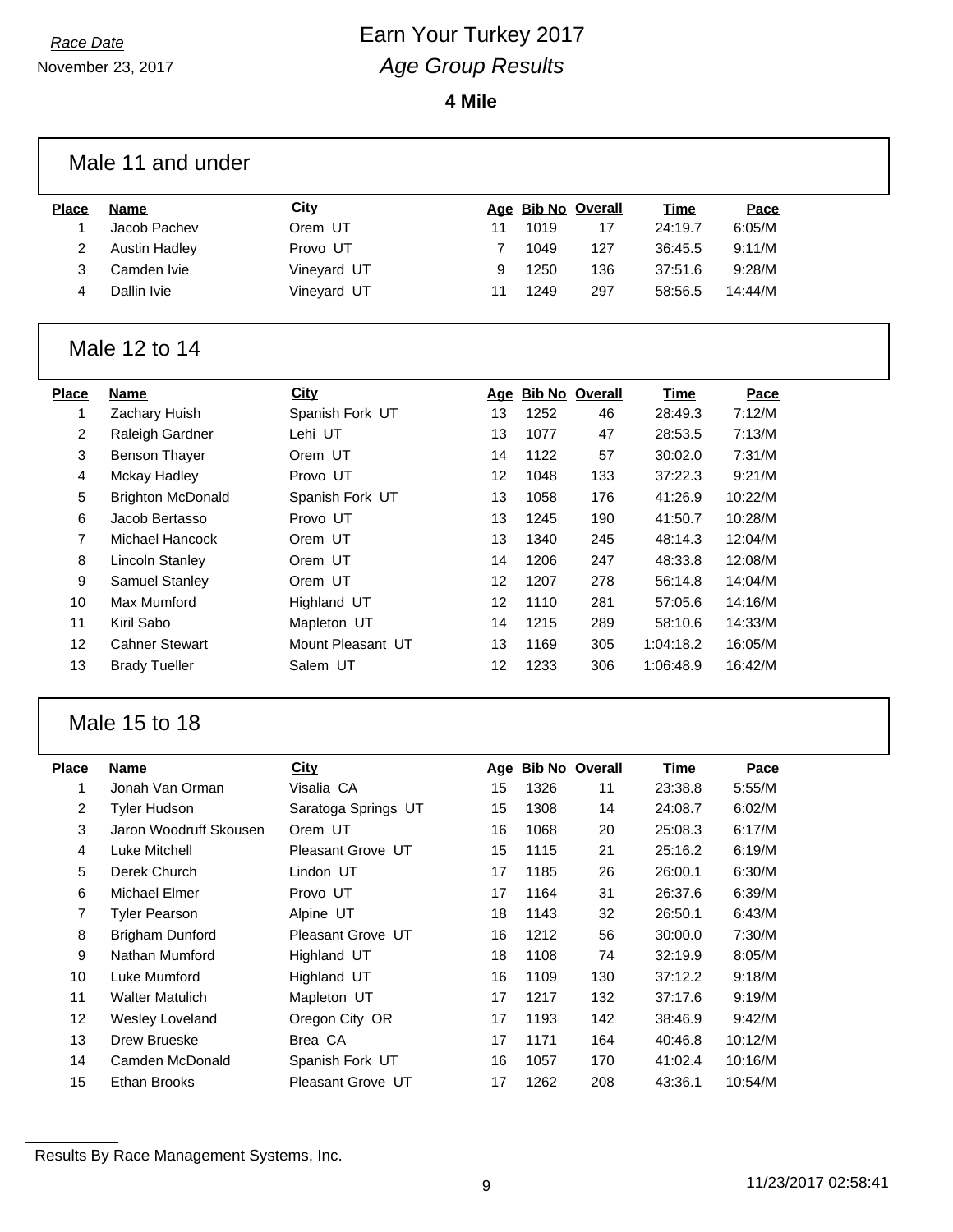### *Race Date* **Earn Your Turkey 2017** *Age Group Results*

**4 Mile**

|                         | Male 15 to 18          |                   |    |      |                    |             |         |  |
|-------------------------|------------------------|-------------------|----|------|--------------------|-------------|---------|--|
| <b>Place</b>            | <b>Name</b>            | <b>City</b>       |    |      | Age Bib No Overall | <b>Time</b> | Pace    |  |
| 16                      | John Rudolph           |                   | 15 | 1352 | 214                | 44:12.6     | 11:03/M |  |
| 17                      | <b>Patrick Ullrich</b> | Mapleton UT       | 16 | 1218 | 288                | 58:10.4     | 14:33/M |  |
| 18                      | Lukas Stump            | Mapleton UT       | 17 | 1216 | 290                | 58:13.0     | 14:33/M |  |
| 19                      | Ike Silberman          | Mapleton UT       | 17 | 1214 | 291                | 58:13.3     | 14:33/M |  |
|                         |                        |                   |    |      |                    |             |         |  |
|                         | Male 19 to 24          |                   |    |      |                    |             |         |  |
| <b>Place</b>            | <b>Name</b>            | City              |    |      | Age Bib No Overall | <b>Time</b> | Pace    |  |
| 1                       | <b>Ethan Mitchell</b>  | Pleasant Grove UT | 21 | 1114 | 23                 | 25:28.4     | 6:22/M  |  |
| 2                       | Ben Ottesen            | Windsor CA        | 22 | 1121 | 39                 | 27:52.9     | 6:58/M  |  |
| 3                       | Jacob Raymond          | Oregon City OR    | 24 | 1190 | 44                 | 28:27.8     | 7:07/M  |  |
| 4                       | Nathan Church          | Lindon UT         | 23 | 1183 | 50                 | 29:31.1     | 7:23/M  |  |
| 5                       | Ariel Zelaya           | Lehi UT           | 22 | 1208 | 84                 | 33:28.9     | 8:22/M  |  |
| 6                       | <b>Michael Stewart</b> | Provo UT          | 24 | 1033 | 112                | 35:29.0     | 8:52/M  |  |
| 7                       | <b>Nick Gledhill</b>   | Provo UT          | 21 | 1159 | 137                | 37:55.8     | 9:29/M  |  |
| 8                       | <b>Trevan Hendry</b>   | Provo UT          | 22 | 1197 | 153                | 39:45.6     | 9:56/M  |  |
| 9                       | Jerry Perry            | Provo UT          | 20 | 1224 | 161                | 40:22.1     | 10:06/M |  |
| 10                      | Alekh Chapman          | Provo UT          | 21 | 1014 | 179                | 41:33.7     | 10:23/M |  |
| 11                      | Jesse Jorgensen        | Riverton UT       | 22 | 1065 | 199                | 42:31.0     | 10:38/M |  |
| 12                      | <b>Brendan Abbott</b>  | Orem UT           | 23 | 1089 | 215                | 44:29.6     | 11:07/M |  |
| 13                      | Bryan Mendenhall       | Riverton UT       | 20 | 1176 | 295                | 58:22.7     | 14:36/M |  |
|                         |                        |                   |    |      |                    |             |         |  |
|                         | Male 25 to 29          |                   |    |      |                    |             |         |  |
| <b>Place</b>            | <b>Name</b>            | <b>City</b>       |    |      | Age Bib No Overall | <b>Time</b> | Pace    |  |
| 1                       | Colin Gill             | Lehi UT           | 27 | 1127 | 9                  | 22:47.2     | 5:42/M  |  |
| $\overline{\mathbf{c}}$ | Cj McKinney            | Provo UT          | 29 | 1300 | 10                 | 23:22.7     | 5:51/M  |  |
| 3                       | Samuel Monsivais       | Orem UT           | 29 | 1104 | 12                 | 23:44.2     | 5:56/M  |  |
| 4                       | Rush Mills             | Mapleton UT       | 25 | 1346 | 15                 | 24:14.1     | 6:04/M  |  |
| 5                       | <b>Brandon Davies</b>  | Orem UT           | 27 | 1012 | $27\,$             | 26:12.3     | 6:33/M  |  |
| 6                       | Nick Wahlin            | Ivins UT          | 27 | 1118 | 33                 | 26:54.9     | 6:44/M  |  |
| 7                       | Spencer Hatch          |                   | 29 | 1349 | 42                 | 28:03.5     | 7:01/M  |  |
| 8                       | Matthew Pearson        | Alpine UT         | 26 | 1142 | 45                 | 28:31.7     | 7:08/M  |  |
| 9                       | Adam Heninger          | Lindon UT         | 29 | 1240 | 60                 | 30:16.3     | 7:34/M  |  |
| 10 <sup>°</sup>         | Benjamin Peaden        | Orem UT           | 26 | 1054 | 96                 | 34:40.2     | 8:40/M  |  |
| 11                      | Zak Parsons            | Provo UT          | 27 | 1175 | 97                 | 34:51.1     | 8:43/M  |  |
| 12                      | Collins Carrington     | Provo UT          | 28 | 1312 | 107                | 35:17.3     | 8:49/M  |  |
| 13                      | Daniel Olsen           | Provo UT          | 28 | 1082 | 122                | 36:18.5     | 9:05/M  |  |
| 14                      | <b>Craig Rowley</b>    | Orem UT           | 28 | 1161 | 156                | 40:02.7     | 10:01/M |  |
| 15                      | Mitch Quinton          | Pensacola FL      | 29 | 1155 | 168                | 40:55.9     | 10:14/M |  |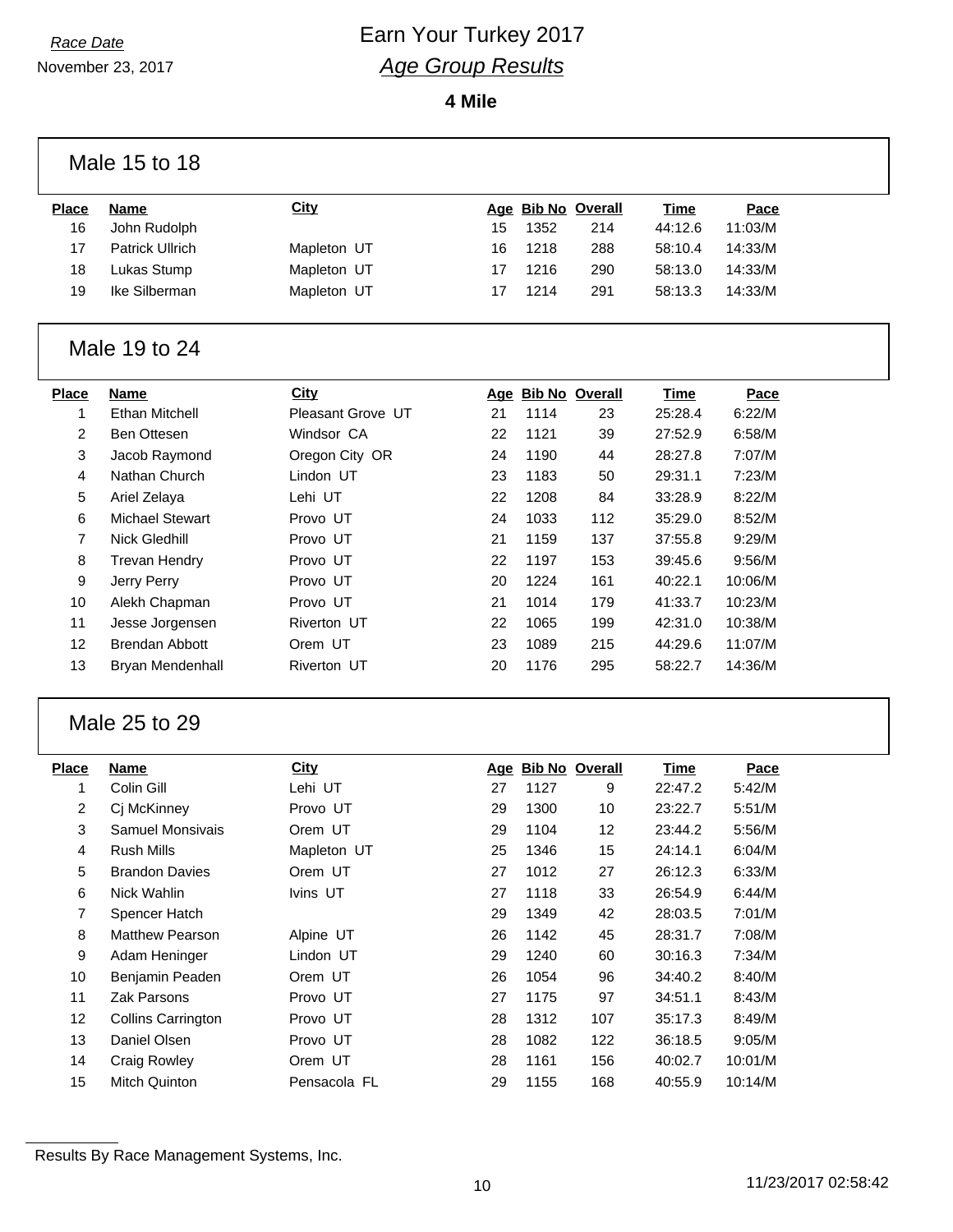November 23, 2017

**4 Mile**

#### Male 25 to 29

| <b>Place</b> | <b>Name</b>             | City             |    | Age Bib No Overall |     | Time    | Pace    |
|--------------|-------------------------|------------------|----|--------------------|-----|---------|---------|
| 16           | Chase Willden           | Rexburg ID       | 26 | 1040               | 169 | 41:01.2 | 10:15/M |
| 17           | Nathan Tangren          | American Fork UT | 29 | 1213               | 182 | 41:35.6 | 10:24/M |
| 18           | Ryan Kato               | Sandy UT         | 26 | 1060               | 183 | 41:38.7 | 10:25/M |
| 19           | <b>Grant Haque</b>      | Orem UT          | 25 | 1220               | 187 | 41:48.8 | 10:27/M |
| 20           | Jake Loveland           | Oregon City OR   | 27 | 1189               | 242 | 47:59.6 | 12:00/M |
| 21           | <b>Bradley Gledhill</b> | Provo UT         | 28 | 1158               | 250 | 49:33.9 | 12:23/M |
| 22           | Chris Patch             | Orem UT          | 27 | 1296               | 303 | 59:51.5 | 14:58/M |
|              |                         |                  |    |                    |     |         |         |

#### Male 30 to 34

| Place | <b>Name</b>             | City           |    | Age Bib No Overall |     | Time    | Pace    |
|-------|-------------------------|----------------|----|--------------------|-----|---------|---------|
|       | Mikal Taylor            | Provo UT       | 33 | 1059               | 13  | 23:45.1 | 5:56/M  |
| 2     | Nathan Wood             | Draper UT      | 32 | 1029               | 49  | 29:22.0 | 7:21/M  |
| 3     | Gary Robinaugh          | Louisville CO  | 30 | 1223               | 70  | 31:42.6 | 7:56/M  |
| 4     | Nick Dargel             | Payson UT      | 30 | 1083               | 105 | 35:14.0 | 8:49/M  |
| 5     | Ben Boger               | Lehi UT        | 34 | 1258               | 117 | 35:52.2 | 8:58/M  |
| 6     | <b>Richard Lindsley</b> | Santa Rosa CA  | 32 | 1334               | 207 | 43:35.0 | 10:54/M |
| 7     | Joanna Shirts           | Provo UT       | 33 | 1149               | 238 | 47:56.1 | 11:59/M |
| 8     | Nate Gross              | Springville UT | 34 | 1112               | 239 | 47:56.8 | 11:59/M |
| 9     | Jordan Lee              | Mapleton UT    | 33 | 1167               | 263 | 52:16.6 | 13:04/M |
| 10    | Shawn Barrington        | Orem UT        | 34 | 1343               | 298 | 59:29.3 | 14:52/M |
|       |                         |                |    |                    |     |         |         |

#### Male 35 to 39

| Place | <b>Name</b>              | City             |    | Age Bib No Overall |     | Time    | Pace    |
|-------|--------------------------|------------------|----|--------------------|-----|---------|---------|
|       | <b>Richard McMurtrey</b> | Orem UT          | 37 | 1320               | 34  | 26:55.6 | 6:44/M  |
| 2     | Don Jordan               | Orem UT          | 35 | 1265               | 106 | 35:16.6 | 8:49/M  |
| 3     | <b>Richard Skousen</b>   | Orem UT          | 38 | 1067               | 115 | 35:47.8 | 8:57/M  |
| 4     | <b>Trevor Morris</b>     | Springville UT   | 36 | 1119               | 180 | 41:34.3 | 10:24/M |
| 5     | Tyson Wagstaff           | Orem UT          | 37 | 1139               | 279 | 56:17.9 | 14:04/M |
| 6     | <b>Bryce Gardner</b>     | American Fork UT | 36 | 1044               | 294 | 58:22.7 | 14:36/M |
|       |                          |                  |    |                    |     |         |         |

#### Male 40 to 44

| <b>Place</b> | <b>Name</b>        | <u>City</u>     |     | Age Bib No Overall |    | <u>Time</u> | Pace   |
|--------------|--------------------|-----------------|-----|--------------------|----|-------------|--------|
|              | Alexander Pachev   | Orem UT         | 44  | 1015               | 8  | 22:33.8     | 5:38/M |
|              | <b>Tyler Huish</b> | Spanish Fork UT | 44  | 1076               | 62 | 30:48.5     | 7:42/M |
|              | Ray Chipman        | Orem UT         | 42. | 1324               | 72 | 32:00.2     | 8:00/M |
|              | Jeremy Plouzek     | Lindon UT       | 44  | 1199               | 76 | 32:28.9     | 8:07/M |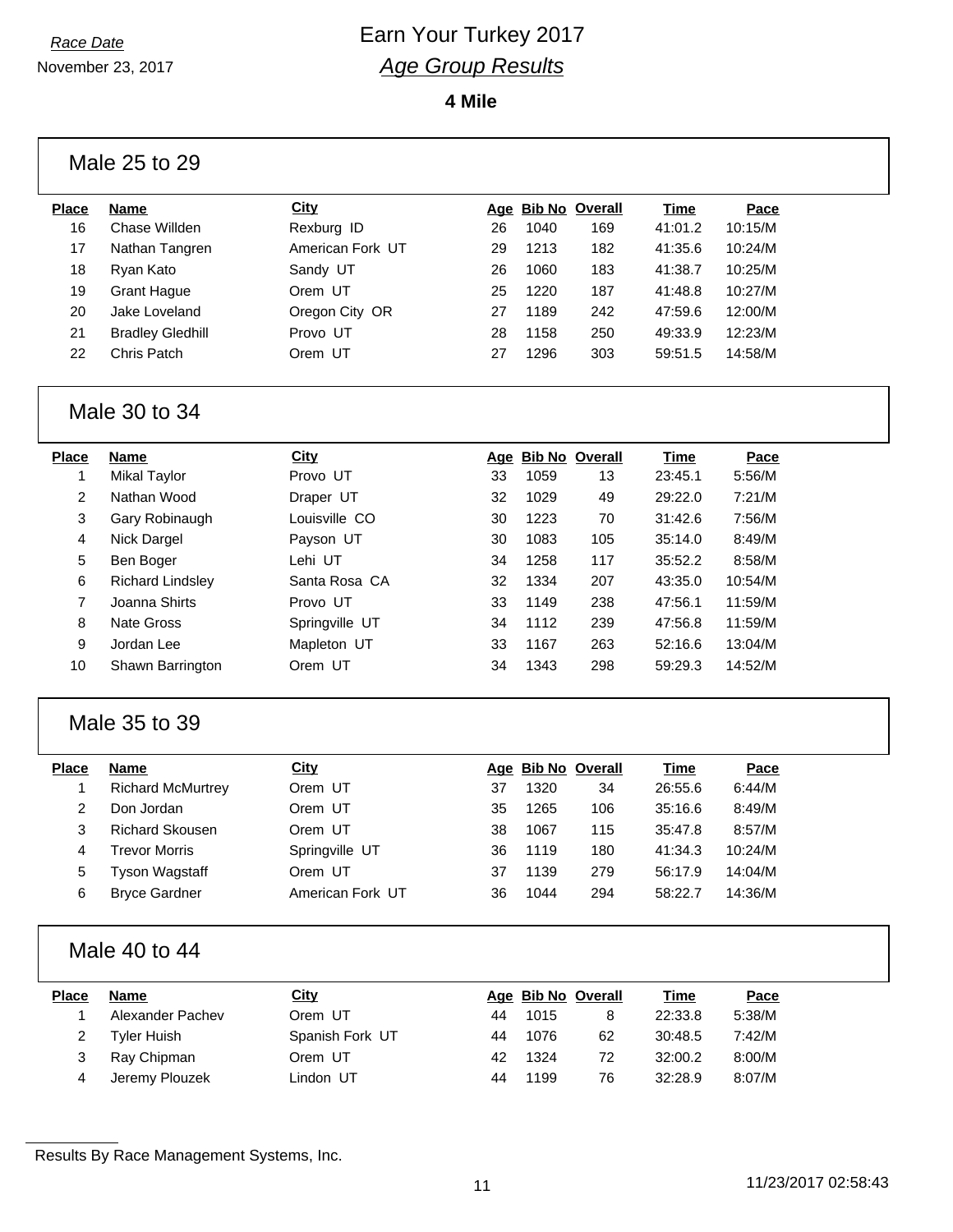November 23, 2017

**4 Mile**

Male 40 to 44

| Place | <b>Name</b>         | <b>City</b>       |    | Age Bib No Overall |     | Time    | Pace    |
|-------|---------------------|-------------------|----|--------------------|-----|---------|---------|
| 5     | Lincoln Bahr        | Orem UT           | 42 | 1071               | 98  | 34:53.7 | 8:43/M  |
| 6     | Nathan Carter       | Minneapolis MN    | 42 | 1338               | 99  | 34:55.5 | 8:44/M  |
|       | David Hancock       | Orem UT           | 41 | 1339               | 111 | 35:29.0 | 8:52/M  |
| 8     | <b>Brent Halley</b> | Vacaville CA      | 44 | 1283               | 116 | 35:49.5 | 8:57/M  |
| 9     | Chris Dunford       | Pleasant Grove UT | 41 | 1211               | 134 | 37:47.7 | 9:27/M  |
| 10    | Lehi Granados       | Orem UT           | 41 | 1039               | 158 | 40:06.4 | 10:02/M |
| 11    | Tim Ringger         | Santaquin UT      | 43 | 1152               | 226 | 45:34.8 | 11:24/M |
| 12    | David Bertasso      | Provo UT          | 44 | 1242               | 272 | 54:47.8 | 13:42/M |
|       |                     |                   |    |                    |     |         |         |

#### Male 45 to 49

| Place | <b>Name</b>           | City              |    | Age Bib No Overall |     | <b>Time</b> | Pace    |
|-------|-----------------------|-------------------|----|--------------------|-----|-------------|---------|
|       | David Taylor          | Mapleton UT       | 49 | 1103               | 7   | 22:30.3     | 5:38/M  |
| 2     | Steve Monson          | Springville UT    | 45 | 1080               | 24  | 25:31.6     | 6:23/M  |
| 3     | Scott Mumford         | Highland UT       | 45 | 1106               | 36  | 27:16.2     | 6:49/M  |
| 4     | Jeff Jenson           | Orem UT           | 46 | 1126               | 41  | 28:01.3     | 7:00/M  |
| 5     | <b>Jared Mitchell</b> | Pleasant Grove UT | 46 | 1113               | 88  | 33:53.3     | 8:28/M  |
| 6     | Dell Russon           | Provo UT          | 49 | 1235               | 94  | 34:26.7     | 8:37/M  |
| 7     | Clarence McBride      | Orem UT           | 49 | 1276               | 100 | 35:02.3     | 8:46/M  |
| 8     | <b>Brad Gipson</b>    | Sarasota FL       | 45 | 1290               | 150 | 39:43.1     | 9:56/M  |
| 9     | <b>Harold Nichols</b> | Payson UT         | 48 | 1228               | 235 | 46:53.5     | 11:43/M |
| 10    | John Brown            | Pleasant Grove UT | 47 | 1322               | 240 | 47:58.0     | 12:00/M |
| 11    | Rhonda Stewart        | Mount Pleasant UT | 47 | 1168               | 259 | 51:08.3     | 12:47/M |
|       |                       |                   |    |                    |     |             |         |

#### Male 50 to 54

| Place | Name                    | <b>City</b>       |    | Age Bib No Overall |     | Time    | Pace    |
|-------|-------------------------|-------------------|----|--------------------|-----|---------|---------|
| 1     | Dan Miner               | Mapleton UT       | 53 | 1219               | 59  | 30:11.7 | 7:33/M  |
| 2     | Michael Roberts         | Orem UT           | 54 | 1078               | 63  | 30:50.3 | 7:43/M  |
| 3     | <b>Scott Rozier</b>     | Draper UT         | 52 | 1050               | 82  | 32:52.9 | 8:13/M  |
| 4     | <b>Zachary Tippetts</b> | Orem UT           | 50 | 1203               | 124 | 36:26.3 | 9:07/M  |
| 5     | Jon Jordan              | Orem UT           | 51 | 1256               | 143 | 38:49.1 | 9:42/M  |
| 6     | Garn Loveland           | Oregon City OR    | 54 | 1188               | 174 | 41:20.5 | 10:20/M |
| 7     | <b>Carl Snyder</b>      | Lehi UT           | 52 | 1052               | 177 | 41:32.8 | 10:23/M |
| 8     | Dani Palmer             |                   | 54 | 1318               | 192 | 42:07.7 | 10:32/M |
| 9     | Eric Huntsman           | Provo UT          | 52 | 1314               | 198 | 42:26.2 | 10:37/M |
| 10    | Leland Palmer           |                   | 50 | 1350               | 203 | 42:51.8 | 10:43/M |
| 11    | Shawn Brooks            | Pleasant Grove UT | 52 | 1260               | 209 | 43:36.6 | 10:54/M |
| 12    | <b>Brad Davies</b>      | American Fork UT  | 50 | 1148               | 231 | 46:01.8 | 11:30/M |
| 13    | Kent Gledhill           | Provo UT          | 53 | 1157               | 244 | 48:13.0 | 12:03/M |
|       |                         |                   |    |                    |     |         |         |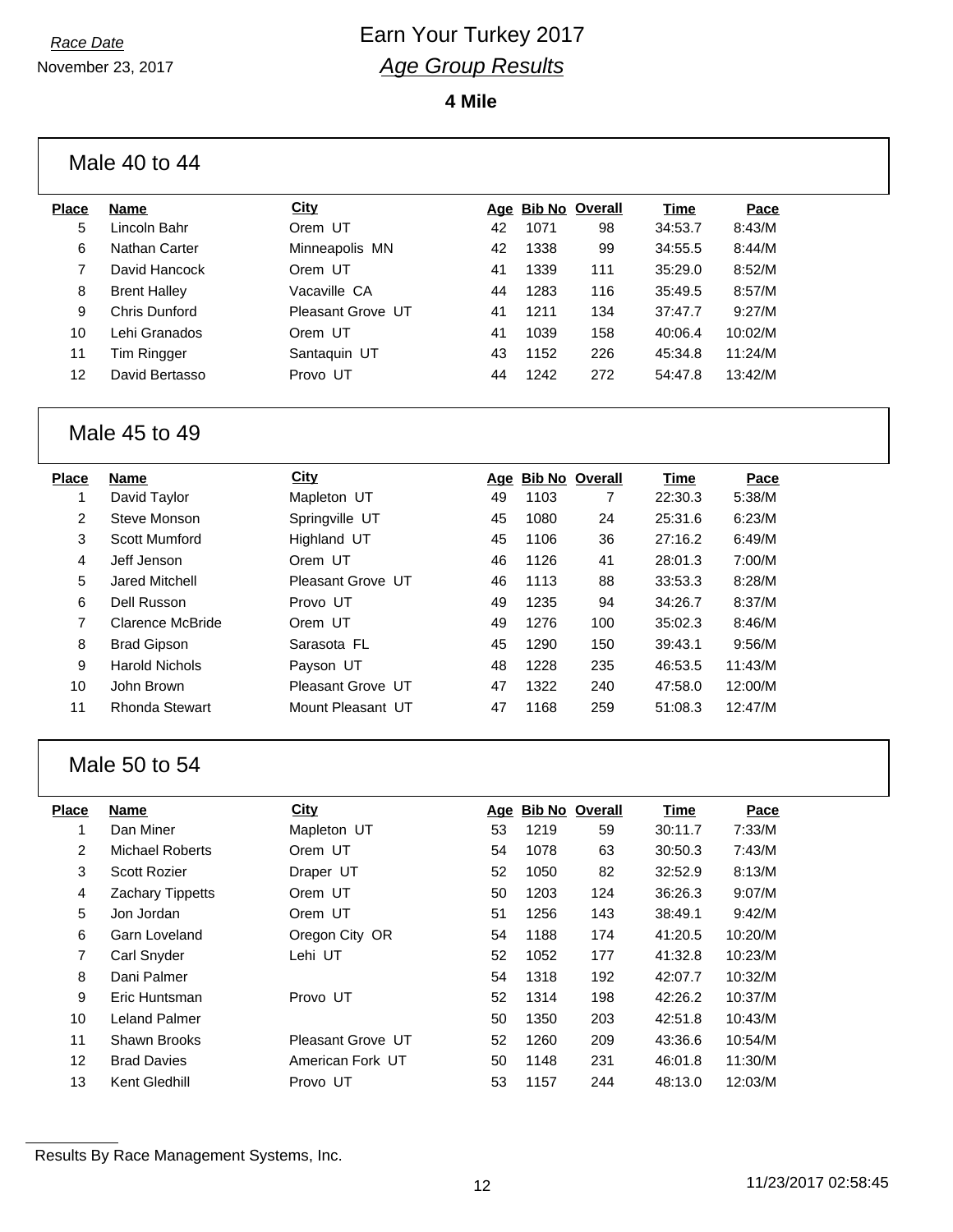# *Race Date* **Earn Your Turkey 2017** *Age Group Results*

**4 Mile**

|                | Male 50 to 54          |                   |    |      |                    |             |             |  |
|----------------|------------------------|-------------------|----|------|--------------------|-------------|-------------|--|
| <b>Place</b>   | <b>Name</b>            | <b>City</b>       |    |      | Age Bib No Overall | <b>Time</b> | Pace        |  |
| 14             | Matthew Church         | Lindon UT         | 51 | 1182 | 304                | 1:03:07.2   | 15:47/M     |  |
|                | Male 55 to 59          |                   |    |      |                    |             |             |  |
| <b>Place</b>   | <b>Name</b>            | <b>City</b>       |    |      | Age Bib No Overall | <b>Time</b> | Pace        |  |
| 1              | Lorenzo Moscuzza       | Orem UT           | 56 | 1285 | 30                 | 26:35.7     | 6:39/M      |  |
| 2              | <b>Bill Heninger</b>   | Lindon UT         | 55 | 1239 | 66                 | 31:08.5     | 7:47/M      |  |
| 3              | <b>Brad McKinnon</b>   | Alpine UT         | 56 | 1135 | 69                 | 31:20.1     | 7:50/M      |  |
| 4              | <b>Barney Hadden</b>   | Idaho Falls ID    | 55 | 1201 | 73                 | 32:17.8     | 8:04/M      |  |
| 5              | Steve Hehl             | Orem UT           | 56 | 1177 | 78                 | 32:34.8     | 8:09/M      |  |
| 6              | Art Coombs             |                   | 56 | 1351 | 81                 | 32:51.5     | 8:13/M      |  |
| 7              | Mckay Pearson          | Alpine UT         | 55 | 1141 | 85                 | 33:30.6     | 8:23/M      |  |
| 8              | Frank Redd             | Orem UT           | 58 | 1086 | 123                | 36:21.9     | 9:05/M      |  |
| 9              | Jon Hadley             | Provo UT          | 55 | 1046 | 139                | 38:01.9     | 9:30/M      |  |
| 10             | Dana Doggett           | Orem UT           | 59 | 1306 | 147                | 39:24.9     | 9:51/M      |  |
|                | Male 60 to 64          |                   |    |      |                    |             |             |  |
| <b>Place</b>   | <b>Name</b>            | <b>City</b>       |    |      | Age Bib No Overall | <b>Time</b> | Pace        |  |
| 1              | Paul Peaden            | Orem UT           | 62 | 1053 | 52                 | 29:53.1     | 7:28/M      |  |
| $\overline{c}$ | <b>Robert Lawrence</b> | Provo UT          | 62 | 1268 | 71                 | 31:56.1     | 7:59/M      |  |
| 3              | <b>Mike Brooks</b>     | Wylie TX          | 63 | 1248 | 146                | 39:04.5     | 9:46/M      |  |
| 4              | Andrew Dabczynski      | Provo UT          | 63 | 1209 | 219                | 44:51.0     | 11:13/M     |  |
|                | Male 65 to 69          |                   |    |      |                    |             |             |  |
| <b>Place</b>   | <b>Name</b>            | City              |    |      | Age Bib No Overall | Time        | Pace        |  |
| 1              | Tom Nadsady            | Provo UT          | 65 | 1027 | 80                 | 32:46.4     | 8:12/M      |  |
| 2              | Renn Patch             | Orem UT           | 67 | 1294 | 92                 | 34:14.7     | 8:34/M      |  |
| 3              | Chris Rotz             | Orem UT           | 69 | 1344 | 135                | 37:50.3     | 9:28/M      |  |
| 4              | Kelly McDonald         | Provo UT          | 65 | 1269 | 224                | 45:30.2     | 11:23/M     |  |
|                | Male 70 to 74          |                   |    |      |                    |             |             |  |
| <b>Place</b>   | <b>Name</b>            | <b>City</b>       |    |      | Age Bib No Overall | <u>Time</u> | <b>Pace</b> |  |
| 1              | <b>Richard Jensen</b>  | Provo UT          | 74 | 1098 | 113                | 35:33.9     | 8:53/M      |  |
| 2              | Jim Hippen             | Salt Lake City UT | 73 | 1257 | 286                | 57:41.0     | 14:25/M     |  |